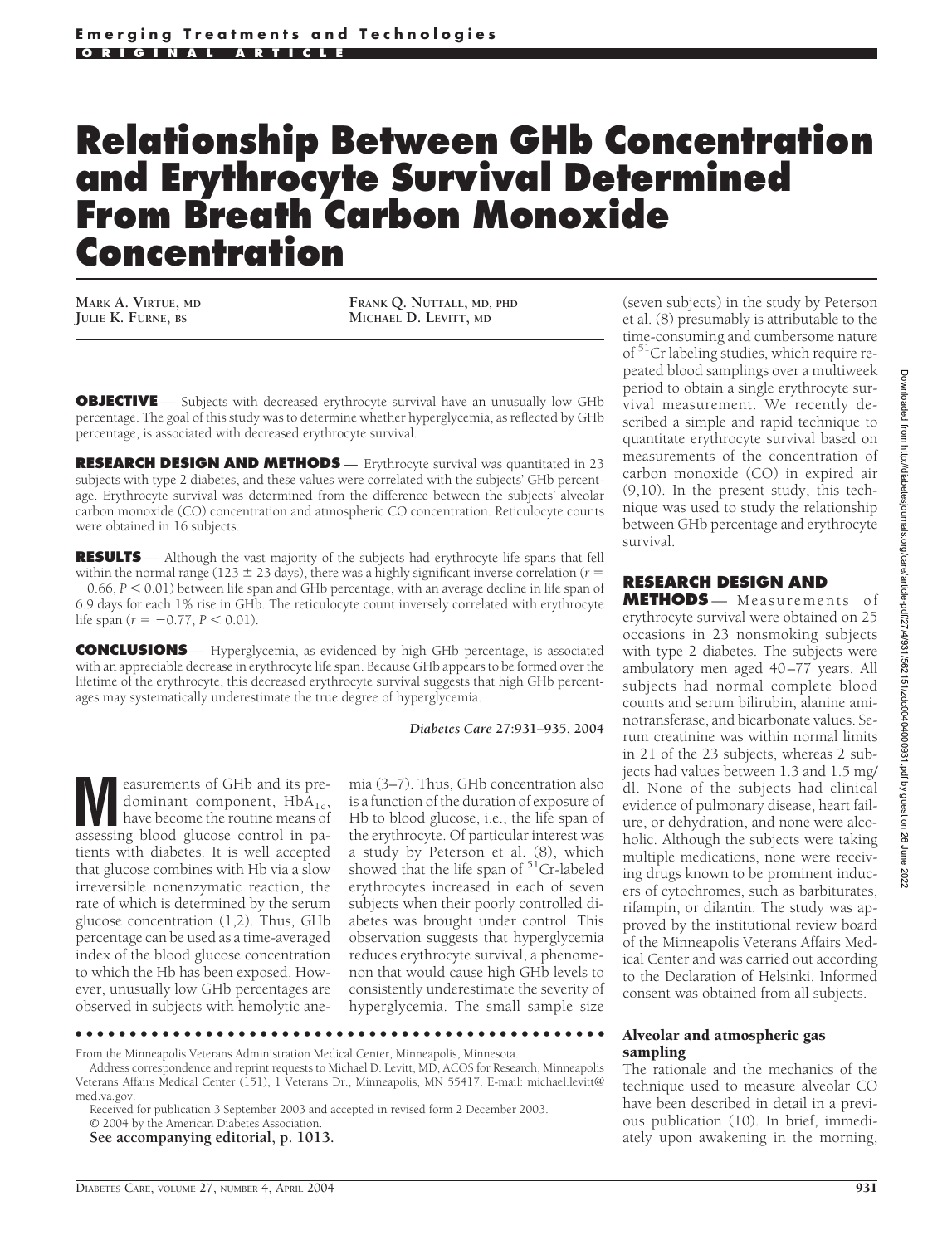subjects closed their nares with a nose pinch, inhaled normally, placed the mouthpiece of a breath collection apparatus (AlveoSampler; Quintron Instruments, Milwaukee, WI) in their mouth, and sealed their lips around the mouthpiece. After a timed 20-s period of breath holding, the subjects exhaled into the collection system, which automatically discards the first 500 ml (dead space) and directs subsequent alveolar air into a selfsealing foil bag. After collection of a second, duplicate breath sample, the subjects aspirated an atmospheric sample from the bedroom into a 20 ml syringe, and the syringe was sealed with a stopcock. Samples were delivered to the laboratory for analysis, either directly or via the mail. Preliminary studies showed that the concentration of CO in the foil bag and syringe decreased by  $<$  5% during the up to 2-day period required for mail delivery.

# Gas analysis

To ensure that alveolar samples were properly collected, breath samples were analyzed for carbon dioxide  $(CO<sub>2</sub>)$  concentration via an infrared analyzer (CAP-STAR-100; CWE, Ardmore, PA). The rare sample that contained  $<$  5% CO<sub>2</sub> was discarded. Concentrations of CO were determined by gas chromatography using an instrument equipped with a  $400-\mu\text{J}$  gas sampling valve, a column (6 ft  $\times$  0.125 in) packed with molecular sieve 5A, and a reduction detector (RGD2; Trace Analytical, Menlo Park, CA). The oven temperature was 110°C, and nitrogen was used as the carrier gas (40 ml/min). The CO concentration of the unknowns was determined via reference to peak areas of standards of known concentrations. The means of the results of the duplicate CO measurements of alveolar air were determined for use in subsequent calculations. The precision of the CO assay was 0.3% (coefficient of variation) at a CO concentration of 5.2 ppm.

# Hematologic measurements

Hb values and reticulocyte percentages were determined via a Coulter GEN-S apparatus. Blood was analyzed for reticulocyte percentage on 16 of the 25 occasions that CO measurements were obtained. A boronate affinity high-performance liquid chromatography method using a Variant II (Bio-Rad) system was used to measure total GHb, and these values were then adjusted to national standards using calibrators certified by the National Glycohemoglobin Standardization Program.

# **Calculations**

Survival of erythrocytes based on CO

where 123 days is the mean erythrocyte survival previously observed in 40 healthy control subjects using the breath CO technique used in the present study (10). All results are expressed as mean  $\pm$  1 SD.

erythrocyte life span  $=$  (4)[Hb](22,400)(blood volume) 0.7(endogenous *Pco*)(64,400)(1,440)(alveolar ventilation) (1)

measurements was calculated from (9): where 22,400 is the milliliters of CO per mole and 4 is the moles of CO released per mole of Hb; 0.7 is the fraction of *V*co derived from Hb turnover; endogenous *P*CO is alveolar *P*CO minus atmospheric *P*CO (in parts per million); 64,400 is the molecular weight of Hb; and 1,440 is minutes per day. Because blood volume and resting alveolar ventilation vary with body weight and both have a roughly similar magnitude if blood volume is expressed as milliliters and alveolar ventilation as milliliters per minute, these two values cancel out in the above equation. When [Hb] is in units of grams per milliliter and endogenous *P*CO is parts per million, Eq. 1 reduces to the simple expression:

erythrocyte life span (days)

$$
= \frac{[Hb](1,380)}{\text{endogenous } P\text{co}} \tag{2}
$$

The reproducibility of this technique has been studied in nine healthy subjects (11). Duplicate computed erythrocyte survivals varied by 3.0  $\pm$  3.0% (mean  $\pm$ SD), and computed measurements made on samples obtained on consecutive days varied by  $10 \pm 4.0\%$ .

### Normalization of observed glycohemoglobin concentration for erythrocyte survival

Assuming glycation to be linear over the life of an erythrocyte, the predicted GHb percentage (if a subject's erythrocytes had a normal life span) was calculated from:

predicted GHb = (observed GHb)

 $\times$  (123 days/observed erythrocyte

survival) (3)

**RESULTS** — Figure 1 depicts the erythrocyte life span (calculated from CO measurements) against the GHb concentration for the 23 diabetic subjects. The mean erythrocyte survival of the diabetic subjects was  $112 \pm 25$  days, compared with the previously determined normal mean survival of  $123 \pm 23$  days (10). Two subjects had erythrocyte survivals that fell just below the normal range, whereas the remainder were normal. There was no sig $n$ ificant correlation ( $r = 0.08$ ) between the atmospheric concentration of CO and the calculated erythrocyte survival, indicating that varying atmospheric exposure to CO did not systematically influence the survival calculations. The total GHb percentage of the subjects with diabetes ranged from 6.1 to 14.8%, with a mean value of  $8.8 \pm 2.5$ %. The reference range for our laboratory is 4.7–6.3%. As shown in Fig. 1, a highly significant inverse correlation existed between GHb and erythrocyte survival ( $r = -0.66, P < 0.01$ ). The slope of this plot indicated an average decline in erythrocyte survival of 6.9 days for each 1% increase in GHb.

Figure 2 shows a plot of erythrocyte survival versus reticulocyte count in 16 of the subjects. The reticulocyte percentage averaged  $1.07 \pm 0.57\%$  compared with the mean of 1.08% for healthy subjects. A strong inverse correlation ( $r = -0.77$ ,  $P < 0.01$ ) was observed between reticulocyte count and erythrocyte survival.

**CONCLUSIONS** — Although the concept that hyperglycemia reduces erythrocyte survival is not original (9), testing of this possibility in a large group of diabetic patients has been limited by the complexity of the techniques available to measure erythrocyte life span. The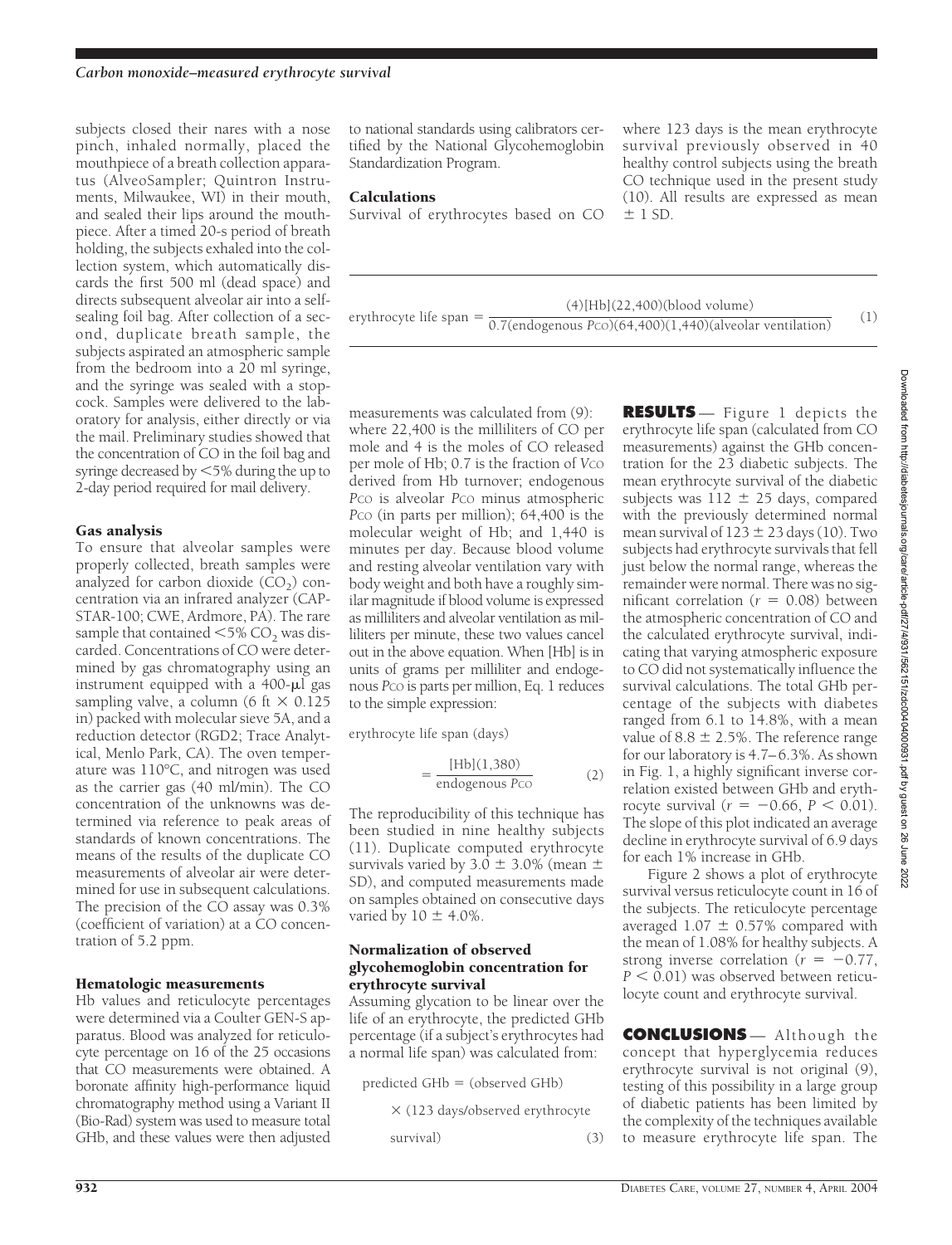

Figure 1—*Plot of erythrocyte (red blood cell [RBC]) survival versus GHb percentage of 23 diabetic subjects. A highly significant inverse correlation (* $r = -0.66$ *,*  $P < 0.01$ *) was observed. The dotted lines represent the limits of normal for erythrocyte survival determined in a previous study (10).*

"gold standard" technique for quantitating erythrocyte survival involves administration of a label that is irreversibly incorporated into erythrocyte precursors in the bone marrow (12–14). Survival measurements require that the disappearance of tagged cells from the circulation be monitored over a period exceeding 120 days, a requirement that limits both the clinical and research applicability of this technique. The only erythrocyte survival measurement used to any extent in clinical practice involves the labeling of circulating erythrocytes (usually with  $51Cr$ ) and then following the disappearance of the label from the circulation. Inaccuracies resulting from elution of the radioactive label and the requirement for multiple venesections over a multiweek period have limited the use of this methodology.

In the present study, we used measurements of breath CO concentration to quantitate erythrocyte survival. All CO generated in the body is thought to be derived from the  $\alpha$ -methene carbon of

heme, which is stoichiometrically released as CO when heme is converted to bilirubin (15). Hb catabolism represents the vast majority of heme turnover, and measurement of expired CO (corrected for environmental CO) thus provides a quantitative measure of erythrocyte turnover. Early studies using CO to assess erythrocyte life span used complicated rebreathing techniques to differentiate endogenous from atmospheric CO (16,17). We have described and validated a simple, rapid, and noninvasive technique in which erythrocyte life span is determined from the difference between the CO concentrations of samples of alveolar and atmospheric air (9,10), and this technique was used in the present study to quantitate erythrocyte survival in subjects with diabetes.

Although normal erythrocyte survival is commonly considered to be 120 days, several different measurement techniques have shown appreciable normal variability around a mean of  $\sim$ 120 days. We found a mean erythrocyte survival of

 $123 \pm 23$  days (1 SD) in a study of 40 healthy control subjects using the CO technique used in the present investigation, a variability comparable to that observed with more complicated methodology (16,17).

The 23 subjects with type 2 diabetes had a mean erythrocyte survival of  $112 \pm$ 25 days, and only 2 subjects had survival values that were slightly outside the normal range. Nevertheless, a highly statistically significant inverse correlation  $(r =$  $-0.67$ ,  $P < 0.01$ ) existed between erythrocyte life span and GHb percent (Fig. 1), a finding that agrees with the observation of Peterson et al. (8) that erythrocyte survival measured with 51Cr increased with control of hyperglycemia. This correlation suggests that the observed individual differences in survival, although largely falling within the normal range, represented true differences rather than simply "noise" arising from inaccuracy of the breath CO technique.

It should be noted that the CO technique used to measure erythrocyte life span assumes normal ventilation, blood volume, and cytochrome turnover, and major deviations from normality could influence the erythrocyte survival measurements. However, the erythrocyte life spans of subjects with the highest GHbs were  $\sim$  40% less than those with the lowest GHbs. Very severe abnormalities of ventilation and/or blood volume would be required to produce a computed survival difference of 40%, and no such abnormalities were present in any of the subjects. The possibility that unusually rapid turnover of cytochromes released excessive CO is also remote. None of the subjects had clinical or laboratory evidence of liver disease, and none were alcoholic. In addition, none of the subjects was taking drugs known to be major inducers of cytochromes, such as barbiturates or dilantin. The finding that the reticulocyte counts of the diabetic subjects had a highly significant inverse correlation ( $r = -0.77, P < 0.01$ ) with the erythrocyte survival measurements (Fig. 2) provides strong confirmatory evidence that the observed differences in erythrocyte life span were real and not an artifact of the CO technique. Although our observation that erythrocyte life span correlates with GHb percentage is in accordance with that of a previous study of seven subjects whose erythrocyte survival was assessed via  ${}^{51}Cr$  tagging (8), it would be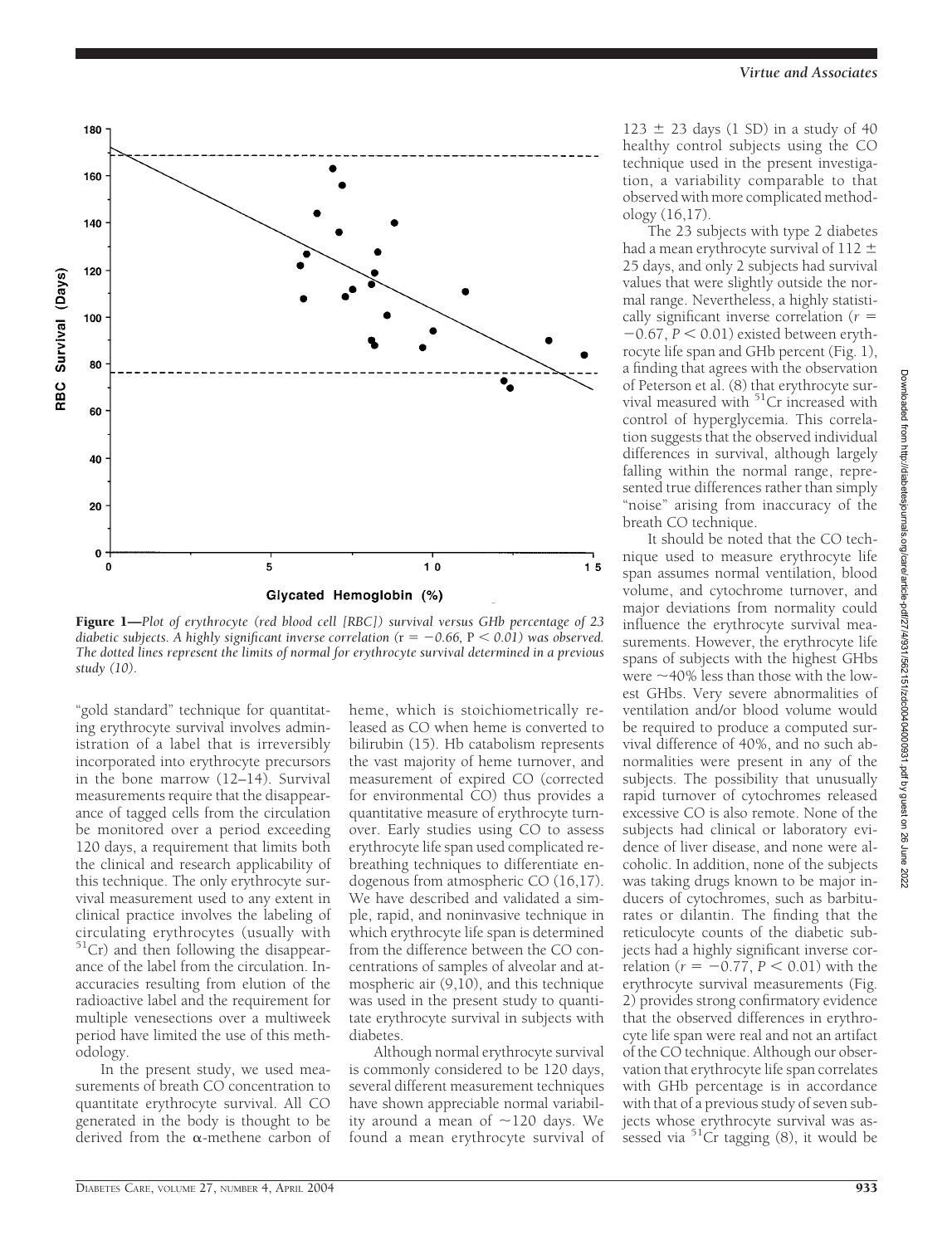

Figure 2—A*: Plot of erythrocyte survival versus reticulocyte count of 16 diabetic subjects. RBC, red blood cell. A significant (*r =  $-0.77$ , P  $<$  0.01) inverse correlation was observed. B: Plot of *GHb versus reticulocyte count in the same 16 subjects. A significant (*P *0.02) positive correlation was observed.*

useful to confirm this correlation in a larger group of diabetic subjects using <sup>51</sup>Cr labeling methodology.

The correlation between erythrocyte life span and GHb percentage suggests that high blood glucose levels induce alterations in erythrocytes that result in their more rapid removal from the circulation. Although the mechanism is speculative, it has been demonstrated that erythrocyte membrane fluidity is decreased in diabetic individuals, an alteration that could result in excessively rapid destruction of these cells (18). It is also known that glycation alters the function of Hb (e.g., increases oxygen affinity) and increases erythrocyte adherence to endothelial cells (19), and it seems possible that high levels of GHb increase erythrocyte turnover.

On average, erythrocyte life span decreased by  $\sim$  6.9 days for every 1.0% increase in GHb. The four subjects who had GHb percentages  $>$  12 had a mean erythrocyte survival of 81 days,  $\sim 65\%$  of the normal mean of 123 days. This finding may have clinical implications because such a diminished erythrocyte survival would reduce the GHb percentage that would be observed if the cells survived normally. The precise time course of glycation of erythrocytes has not been clearly established. However, older erythrocytes are more highly glycated than younger cells (20–22), and it seems likely that glycation occurs over the life of the erythrocyte. Assuming that glycation occurs at a linear rate over the erythrocyte life span, GHb values of 12–15% would be increased by  $\sim$  50% when corrected for a

normal erythrocyte life span (see Eq. 3), i.e., these values would have been  $\sim$  18 to  $\sim$ 22.5%, respectively, if the hyperglycemia had not induced a 35% reduction in erythrocyte life span. Such a tendency for high GHb levels to underestimate the true degree of hyperglycemia could explain the observation that the rate of progression of retinopathy of diabetic subjects rises out of proportion to the apparent abnormality of their GHb percentage (23).

Measurements of GHb are widely used to assess the efficacy of various forms of therapy on glycemic control and to predict the expected incidence of various complications of hyperglycemia. The validity of conclusions drawn from GHb measurements is a function of the fidelity with which GHb percentages reflect blood glucose levels. One factor other than blood glucose concentration that can influence GHb percentage is individual differences in erythrocyte survival. Such survival differences could simply reflect the inherent variability of erythrocyte life span that has been observed in the healthy population. In addition, erythrocyte life span could be altered by conditions independent of the diabetic process or therapies used to treat diabetes or associated diseases. Finally, the present study suggests that there is a hyperglycemia-related decrease in erythrocyte survival that results in a progressively greater underestimation of the severity of the hyperglycemia the higher the GHb percentage. Confirmation of this concept will require study of a large cohort of subjects whose blood glucose concentration is known to be relatively stable over the lifetime of the erythrocyte.

**Acknowledgments**— This study was supported by General Medical Research funds from the U.S. Department of Veteran Affairs.

# **References**

- 1. Bunn HF, Hancy DN, Kamin S, Gabbay KH, Gallop PM: The biosynthesis of human hemoglobin A1c: slow glycosylation of hemoglobin in-vivo. *J Clin Invest* 57: 1652–1659, 1976
- 2. Stevens VJ, Vlassara H, Abati A, Cerami A: Nonenzymatic glycosylation of hemoglobin. *J Biol Chem* 252:2998–3002, 1977
- 3. Panzer S, Kronik G, Lechner K, Bettelheim P, Neumann E, Dudczak R: Glycosylated hemoglobins (GHb): an index of red cell survival. *Blood* 59:1348–1350, 1982